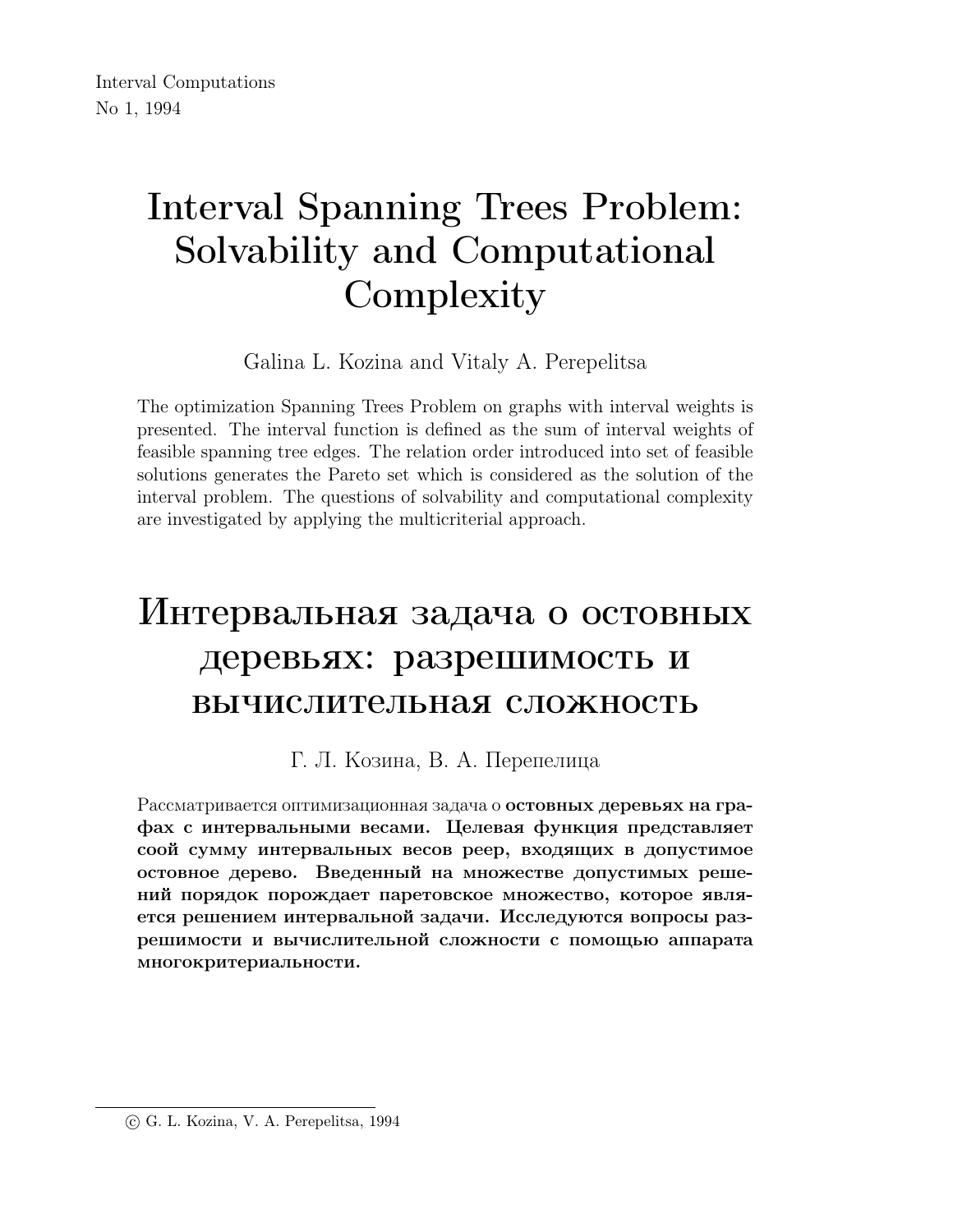For achieving adequacy of more real situation in mathematical modeling it is expedient in some cases to use the interval descriptions. By applying intervals we may account approximate nature of initial data [1–3].

For extremal problems on graphs (for example Spanning Trees Problem) the interval weights of edges may denote the resource (time, materials) consumption for network objects or technical parameters (noise immunity, electromagnetic interaction) in Computer-Aided Design, or yield capacity of crops in land tenure. The Optimization Spanning Trees Problem on graph with interval parameters was considered by A. I. Demchenko in [4].

## 1 Interval definition of Spanning Trees Problem

In general, let  $G = (V, E), |V| = n$  be a graph with set of vertices V and set of edges E. Every edge  $e \in E$  is weighted by interval weight  $w(e) =$  $|w_1(e), w_2(e)|.$ 

Let us denote the set of all spanning trees of graph  $G$  by

$$
X = \{x \mid x = (V, E_x)\}.
$$

The weight of the tree  $x$  is

$$
w(x) = \sum_{e \in E_x} w(e). \tag{1}
$$

Obviously,  $w(x) = [w_1(x), w_2(x)]$ , where

$$
w_i(x) = \sum_{e \in E_x} w_i(e), \qquad i = 1, 2.
$$
 (2)

The problem is to find the spanning tree of "minimum" weight [3, 4]

$$
\min_{x \in X} w(x). \tag{3}
$$

In a classical noninterval case the described problem is successfully solved, for example, by algorithms of R. C. Prim or J. B. Jr. Kruskal [5] and has a unique solution. In an interval case the solution of the problem generally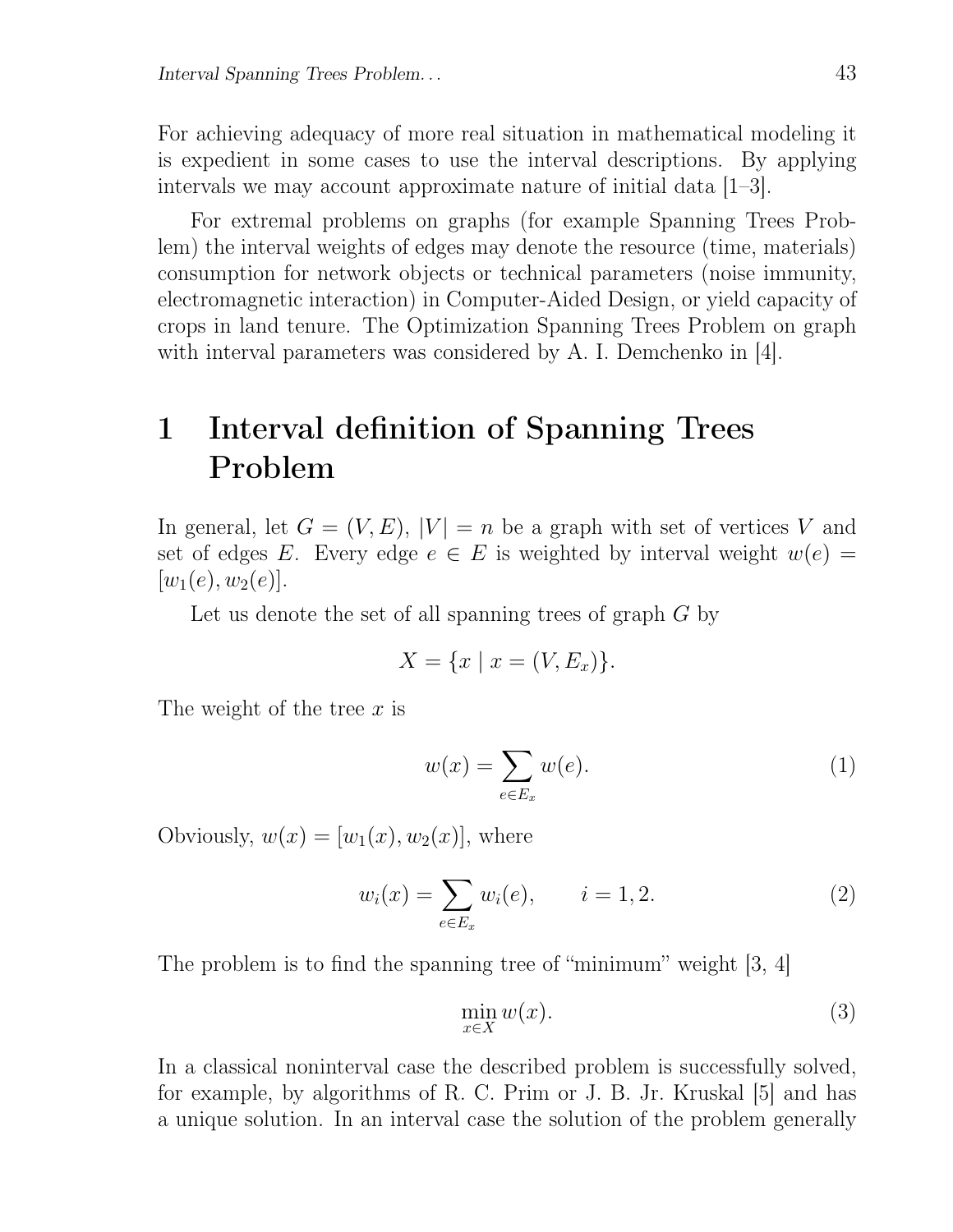is not unique, so we must introduce the order on the set of intervals for definition of the solutions set.

**Definition 1.** The solution x is "better" than the solution y,  $x \prec y$ , if  $w_i(x) \leq w_i(y), i = 1, 2$  and at least one of these inequalities is strict; otherwise  $x$  and  $y$  are incomparable.

Such order generates the Pareto Set (PS)  $\tilde{X} \subseteq X, \tilde{X} = {\tilde{x}}$ , including all the Pareto optimums.

**Definition 2.** The solution  $\tilde{x} \in X$  is called the Pareto optimum for the problem (1), (3) if there does not exist such  $x \in X$  that  $x \prec \tilde{x}$ .

PS consists of incomparable solutions.

Two solutions x, y belong to one class of equivalence (CE) if  $w(x) =$  $w(y)$ . The Complete Set of Alternatives (CSA) X is a subset of PS which contains by ones representatives of each CE.

The solution of the problem (1), (3) may be PS or CSA.

*Example 1.* Consider graph  $G = (V, E)$  with interval weights (Fig. 1). Set of feasible solutions  $X$  (all spanning trees of graph  $G$ ) consists of four trees.

According to the weights obtained we have only 3 trees in Pareto set  $\hat{X} = \{x, y, z\}$ . The complete set of alternatives  $\hat{X}$  is not uniquely defined. We may choose, for example,  $x$  and  $y$  as CSA.



Figure 1: Set of feasible solutions, Pareto set, complete set of alternatives for graph  $G$  (example 1)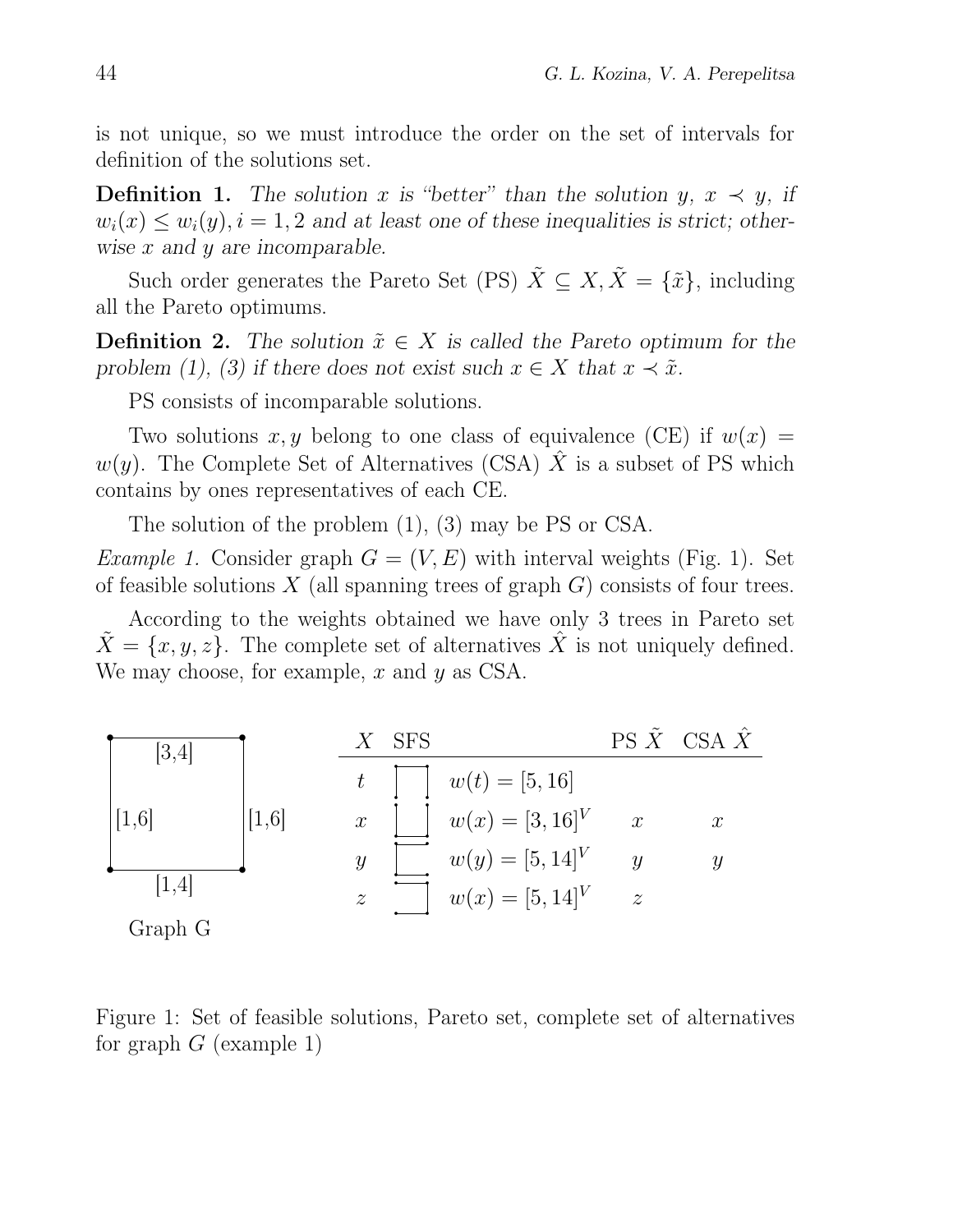# 2 Reduction of interval Spanning Trees Problem to multiobjective optimization problem

Problem (1), (3) is reduced to multiobjective optimization problem with Vector Objective Function (VOF) [3, 4]

$$
F(x) = \{w_1(x), w_2(x)\}\tag{4}
$$

$$
w_i(x) \rightarrow \min_{x \in X}, \qquad i = 1, 2,
$$
\n<sup>(5)</sup>

$$
w_1(x) \leq w_2(x). \tag{6}
$$

The solution of the problem (4), (5), (6) is a Pareto set (or complete set of alternatives).

**Definition 3.** The solution  $\tilde{x} \in X$  is called Pareto optimum for problem (4), (5), (6) if there does not exist any  $x \in X$  such that  $F(x) \leq F(\tilde{x})$  and at least one inequality is strict.

According to definitions 2 and 3, PS-s of the interval problem (1), (3) and the multiobjective optimization problem (4), (5), (6) coincide. (Complete set of alternatives for the problem  $(4)$ ,  $(5)$ ,  $(6)$  is defined as for the problem  $(1), (3).$ 

The condition (6) is proved to be unessential for the given problem. It directly follows from the two lemmas.

**Lemma 1.** Let  $X = \{x\}$  be a set of feasible solutions for a problem with the vector objective function

$$
F(x) = \{F_1(x), F_2(x)\}\tag{7}
$$

and  $\tilde{X}$  is a Pareto set generated by VOF (7). Then for any constant C the Pareto sets  $\tilde{X}$  and  $\tilde{X}_C$ , generated by VOF

$$
F_C(x) = \{F_1(x), F_2(x) + C\}
$$

coincide.

The proof follows directly from definition 3.

**Lemma 2.** Pareto sets of problems with criteria  $(4)$ ,  $(5)$  and  $(4)$ ,  $(5)$ ,  $(6)$ coincide.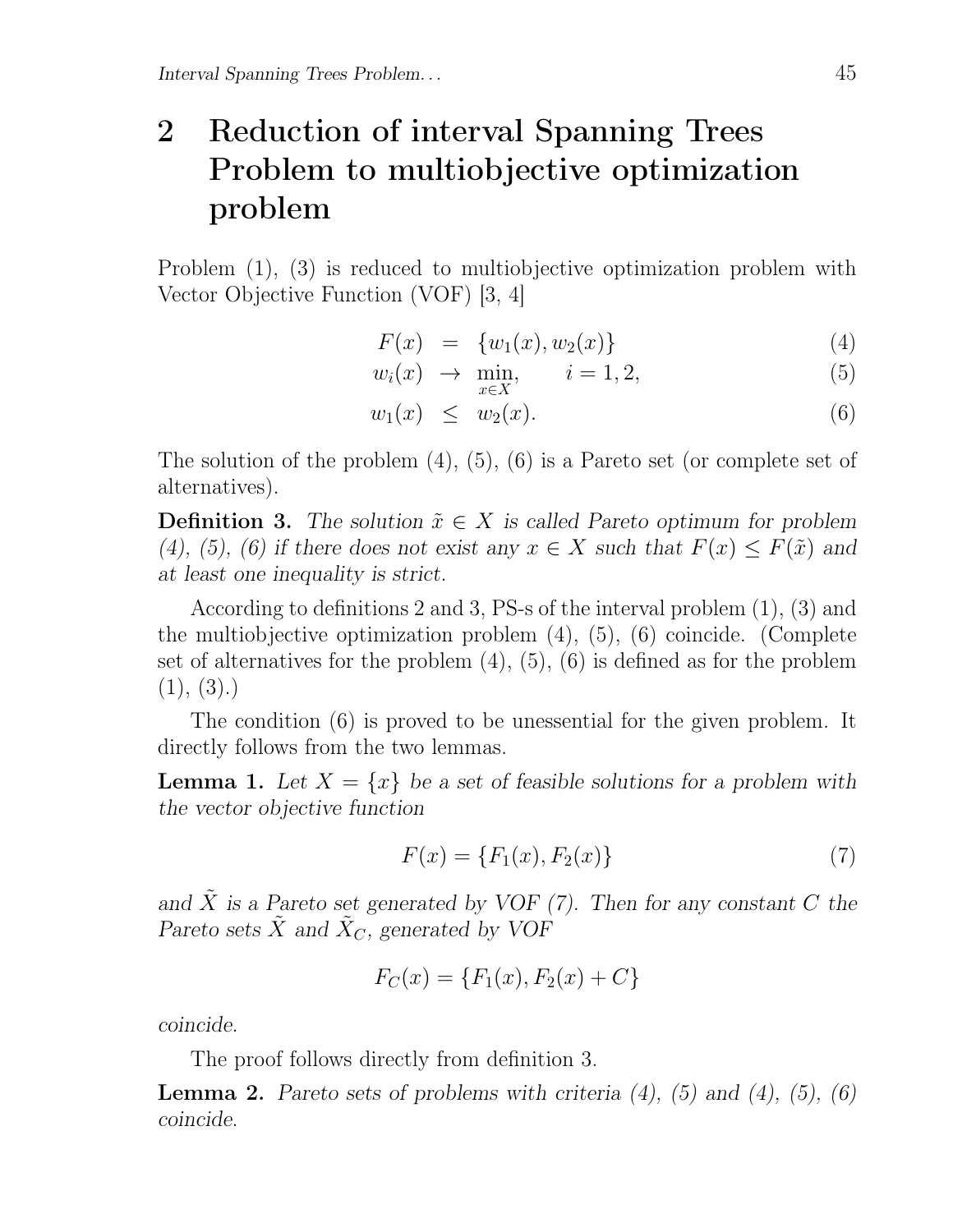*Proof.* The problem  $(4)$ ,  $(5)$ ,  $(6)$  is a partial case of the problem  $(4)$ ,  $(5)$ . Let's show that we may transform any problem  $(4)$ ,  $(5)$  into the problem  $(4)$ , (5), (6). Really, let every edge  $e \in E$  of the graph  $G = (V, E)$  be weighed by the two weights  $w_1(e)$  and  $w_2(e)$ . Add a constant k to the second weight  $w_2(e)$  of every edge  $e \in E$  such that  $w_1(e) \leq w_2(e) + k$  for all  $e \in E$ .

The transformed problem  $(4)$ ,  $(5)$  has the form  $(4)$ ,  $(5)$ ,  $(6)$ . Let us denote it as  $(4)$ ,  $(5)$ ,  $(6)_k$ . It is obvious that Pareto sets of both problems coincide. Clearly, the set of feasible solutions  $X$  will not change after the operation. At the same time for every  $x \in X$  the value of the first criterion  $(2) w_1^k$  $h_1^k(x)$  will not change,  $w_1^k$  $y_1^k(x) = w_1(x)$ , but the value of the second criterion (2)  $w_2^k$  $_{2}^{k}(x)$  will be equal to

$$
w_2^k(x) = w_2(x) + (n-1)k
$$

(every spanning tree  $x = (V, E_x), |V| = n$ , has exactly  $n - 1$  edges).

Denote  $C = (n-1)k$ . Then using Lemma 1 we have that the Pareto sets of problems  $(4)$ ,  $(5)$  and  $(4)$ ,  $(5)$ ,  $(6)_k$  coincide.

Hence, we may apply for the problem  $(1)$ ,  $(3)$  all the assertions concerning the Pareto set of the problem (4), (5).

## 3 Main results

#### 3.1 Solvability by linear convolution algorithms

The problem (4), (5) is investigated by multiobjective optimization methods [6].

Substitute vector objective function (4), (5) for linear convolution of criteria

$$
F^{\lambda}(x) = \lambda_1 \cdot w_1(x) + \lambda_2 \cdot w_2(x), \qquad (8)
$$

where

$$
\lambda_1, \lambda_2 > 0,\tag{9}
$$

$$
\lambda_1 + \lambda_2 = 1. \tag{10}
$$

Any exact algorithm optimizing linear convolution objective function in form  $(8)$  is called linear convolution algorithm  $(LCA)$   $[6, 7]$ . It is well known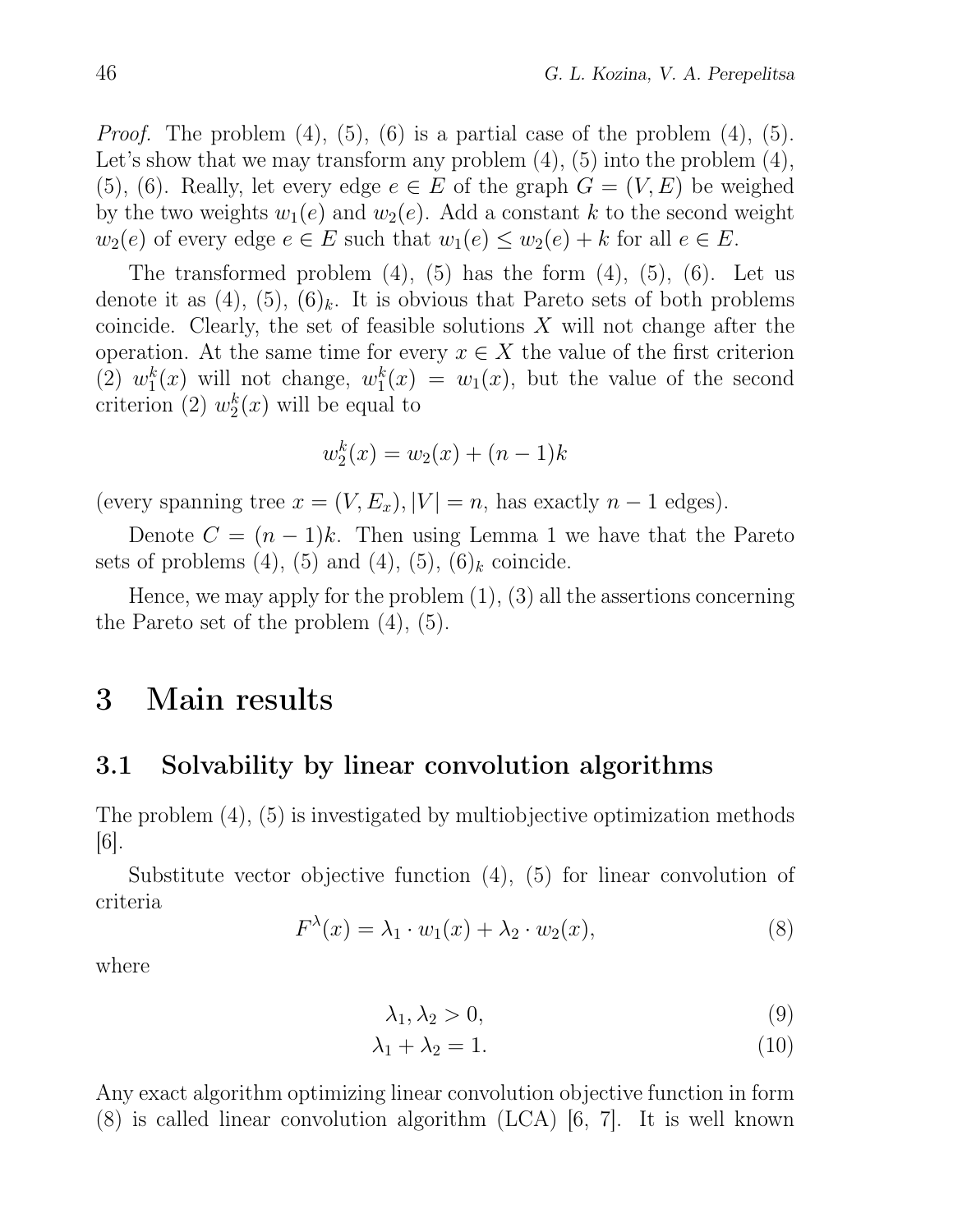that the solution  $x^* \in X$  optimizing linear convolution objective function is Pareto optimum.

Thus, the problem (4), (5) is called solvable by LCA if for any  $\tilde{x} \in \tilde{X}$ there exists vector  $\lambda$  satisfying (9), (10) such that

$$
F^{\lambda}(\tilde{x}) = \min_{x \in X} F^{\lambda}(x).
$$

Otherwise, the problem (4), (5) is unsolvable by LCA if there exists such instance problem with  $PS X$  that

$$
\exists \tilde{x} \in \tilde{X} \qquad F^{\lambda}(\tilde{x}) > \min_{x \in X} F^{\lambda}(x) \tag{11}
$$

for all  $\lambda$ , satisfying (9), (10).

It is easy to see that condition (10) is not essential.

The following result is obtained in  $[6]$ .

**Theorem 1.** For all  $n \geq 3$  the problem (4), (5) is unsolvable by LCA.

As a proof we consider

*Example 2.* Let  $G = (V, E)$  be graph with interval weights (Fig. 2). The set of feasible solutions X consists of three trees and Pareto set  $\tilde{X}$  and complete set of alternatives  $\hat{X}$  consist of 3 trees. So we have  $X = \tilde{X} = \hat{X}$ .





But for the solution x there does not exist any vector  $\lambda$  satisfying (8), (9) that

$$
F^{\lambda}(x) = \min\{F^{\lambda}(x), F^{\lambda}(y), F^{\lambda}(z)\}.
$$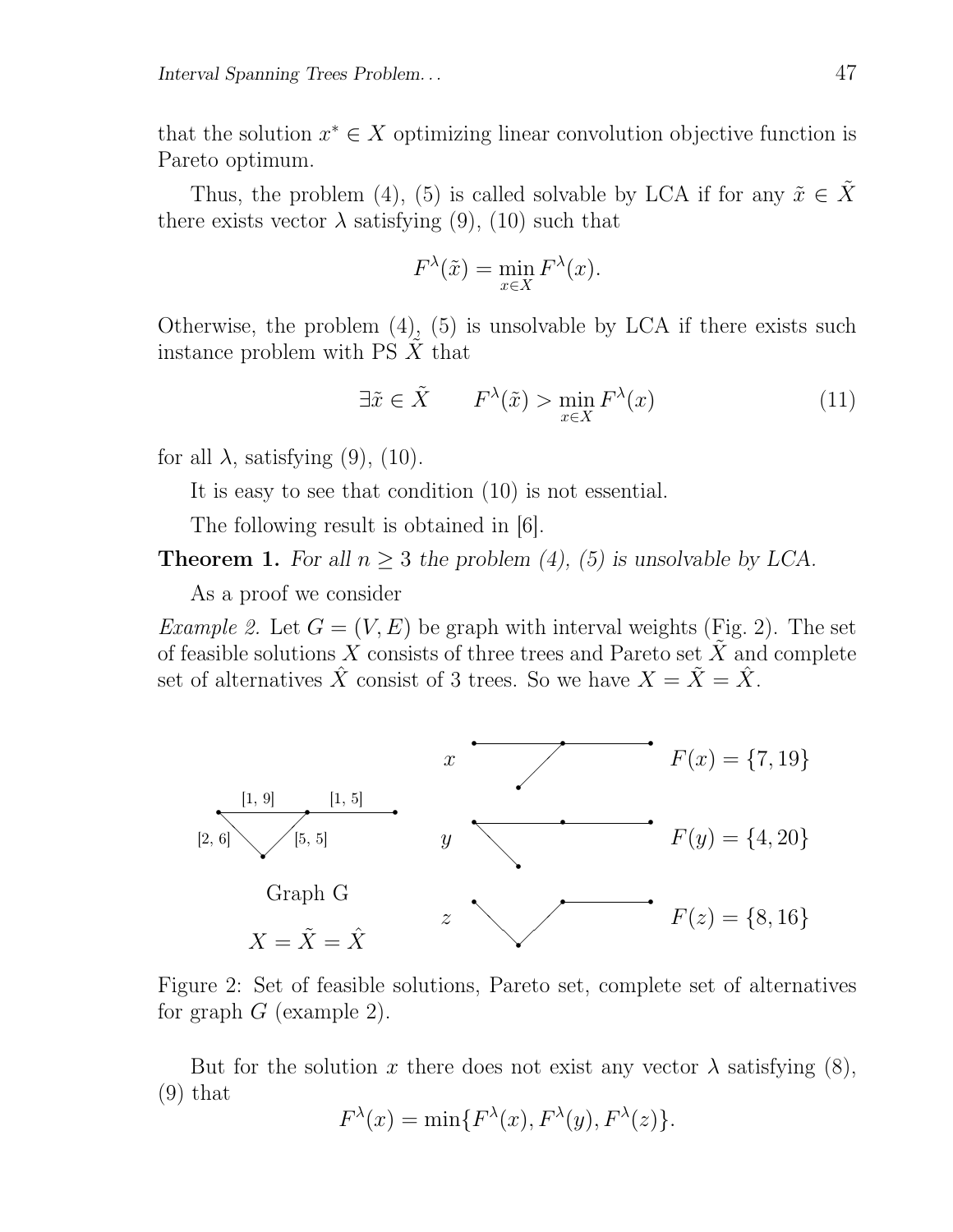Really, unsolvability condition is written as follows (see (8), (11))

$$
\forall \lambda \in (0, 1)
$$
  
\n
$$
\lambda \cdot w_1(x) + (1 - \lambda) \cdot w_2(x)
$$
  
\n
$$
> \min{\lambda w_1(x) + (1 - \lambda)w_2(x), \lambda w_1(y) + (1 - \lambda)w_2(y), \lambda w_1(z) + (1 - \lambda)w_2(z)}
$$

or after substitution and transformation

$$
\forall \lambda \in (0,1) \qquad 3-4\lambda > \min\{3-4\lambda, 4-8\lambda, 0\}. \tag{12}
$$

The graphs illustrating (12) (see Fig. 3) show that condition (12) is fulfilled.



Figure 3: Graphs for  $F^{\lambda}(X)$ 

#### 3.2 Computational complexity

We may consider the cardinality of CSA as a lower bound of Computational Complexity for its finding. If the maximal cardinality of CSA has exponential estimate then problem is intractable [8]. Investigation of complexity of problem (4), (5) has given the following results. In terms of multiobjective optimization the problem (4), (5) is complete, i.e. for any graph  $G = (V, E)$ there exists such weighting by  $w_i(e)$ ,  $e \in E$ ,  $i = 1, 2$ , that  $X = \tilde{X} = \tilde{X}$ .

Since the complete graph  $G = (V, E)$  with  $|V| = n$  has  $n^{n-2}$  spanning trees, computational complexity is exponential in worse. Hence we have

Theorem 2. Interval Spanning Trees Problem (1), (3) and Multiobjective Spanning Trees Problem (4), (5) are intractable.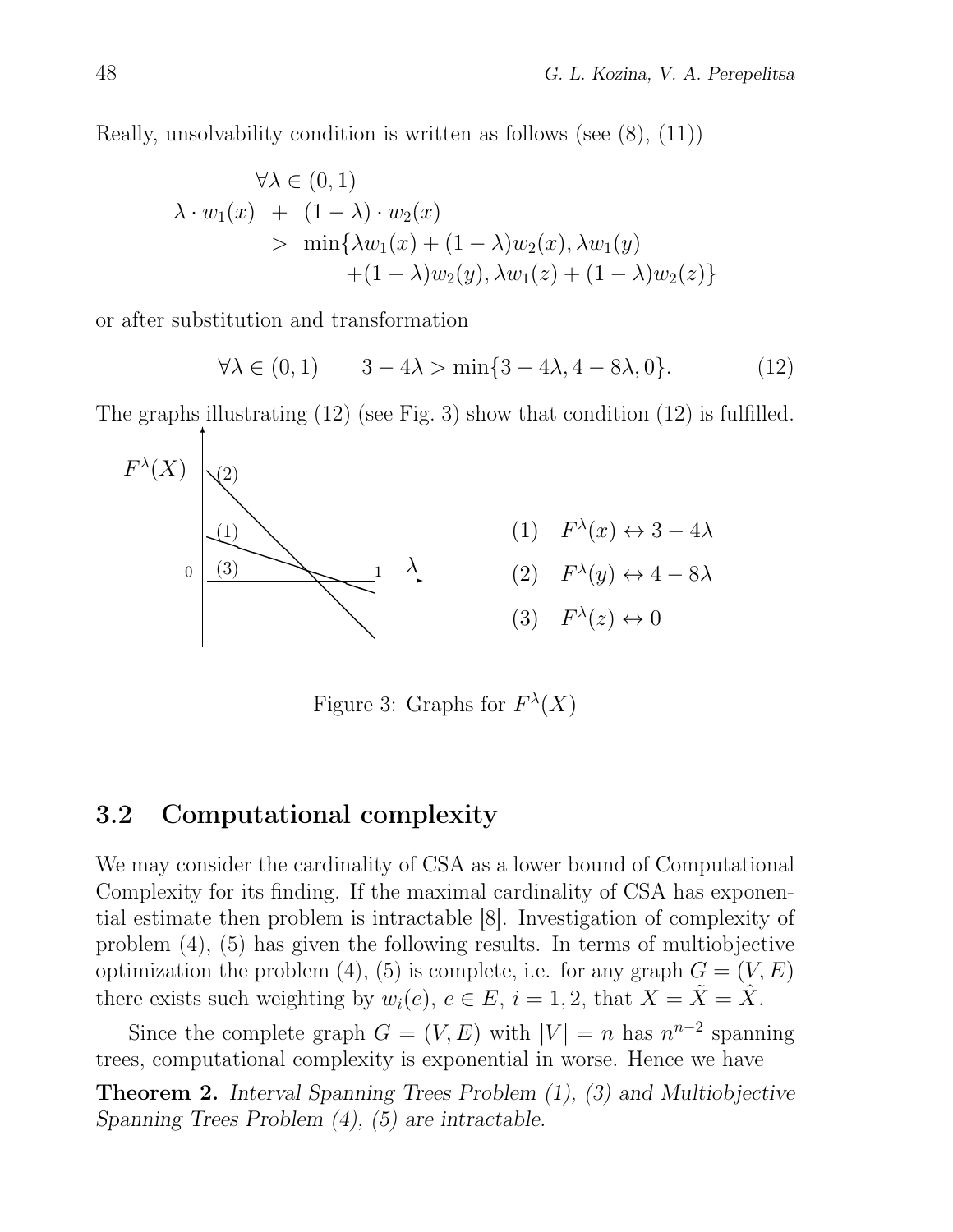### 3.3 Polynomial solvability

However, if the problem has such description where the interval weight of tree is not important but lower bound of weight and maximal width of the interval weights of spanning tree edges are taken into consideration, then we have more successful result.

Let's introduce the new criterion

$$
d(x) = \max_{e \in E} d(e), \qquad d(e) = w_2(e) - w_1(e).
$$

On the set  $X$  we consider the new VOF

$$
F(x) = \{w_1(x), d(x)\},
$$
  
\n
$$
w_1(x) \rightarrow \min_{x \in X},
$$
  
\n
$$
d(x) \rightarrow \min_{x \in X}.
$$
\n(13)

Solution of problem (13) (see definition 3) is complete set of alternatives.

Theorem 3 [9]. The problem of finding CSA of Spanning Trees Problem with criteria (13) is solvable with polynomial complexity  $O(n^4)$ .

The proof is constructive. In [9] the algorithm including two stages is described. The algorithm has not more than  $n^2$  iterations and it is an algorithm of linear convolution. Every iteration yields one element of CSA.

## 4 Conclusion

Application of multiobjective optimization methods in interval modeling has allowed to formulate and to substantiate methodologically difficult assertions:

- principal unsufficiency of classical optimization methods used for linear convolution algorithms is assertained;
- computational complexity of interval spanning trees problem is estimated in worse and its intractability is assertained;
- the sufficient conditions of polynomial solvability is found.